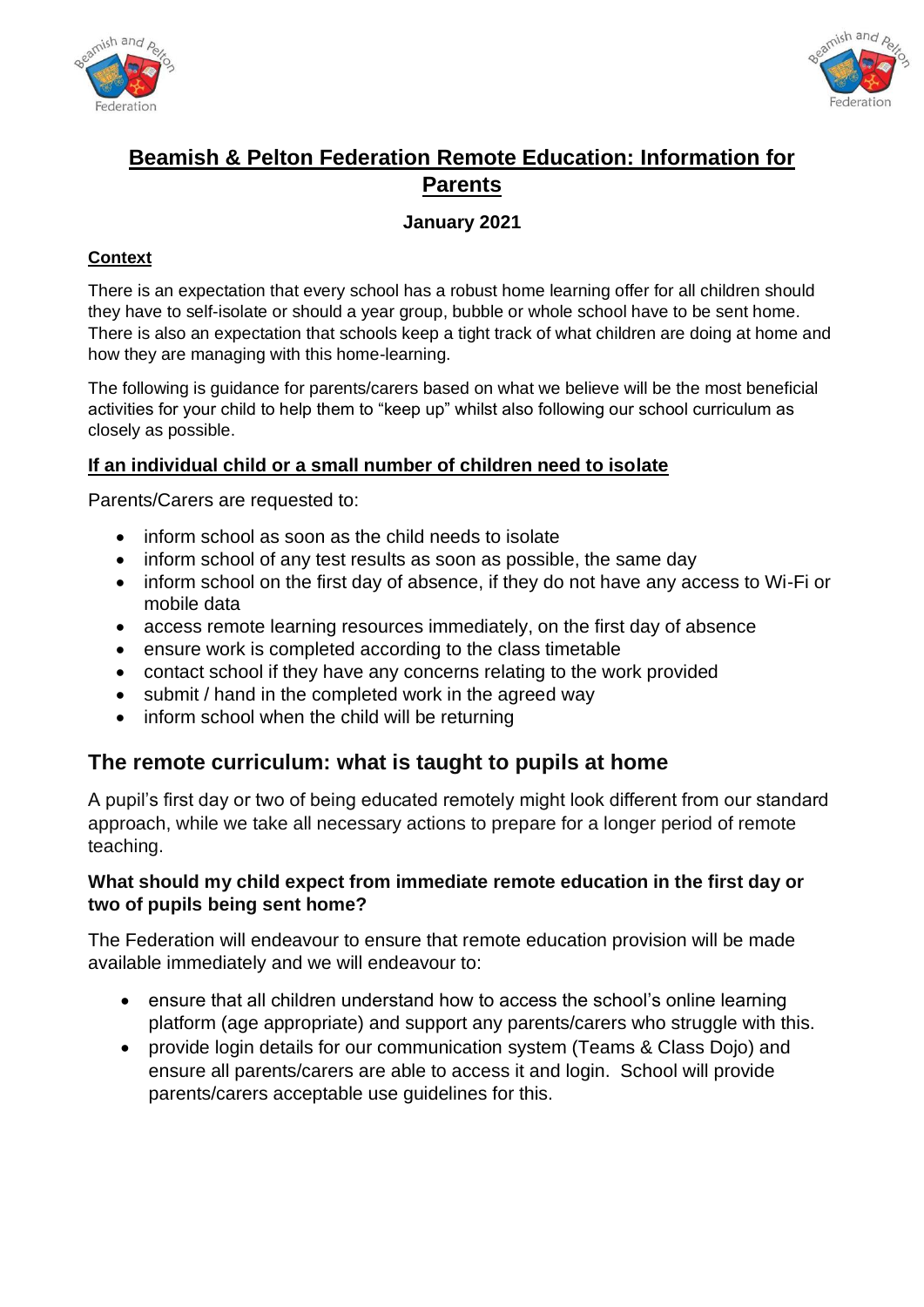### **Following the first few days of remote education, will my child be taught broadly the same curriculum as they would if they were in school?**

Our Federation will endeavour to:

- teach the same curriculum remotely as we do in school wherever possible and appropriate
- provide a curriculum sequence that allows access to high-quality online and offline resources and teaching videos that are linked to the school's curriculum expectations
- give access to high quality remote education resources
- work with families to deliver a broad and ambitious curriculum
- set assignments so that pupils have meaningful and ambitious work each day in a number of different subjects
- teach a planned and well-sequenced curriculum so that knowledge and skills are built incrementally, with a good level of clarity about what is intended to be taught and practised in each subject
- provide at least 3 hours of remote education to pupils in Key Stage One
- provide at least 4 hours of remote education to pupils in Key Stage Two
- signpost families to online, high quality lessons, videos and resources
- ensure all resources and lessons provided, link to current curriculum objectives within their classroom
- provide paper-based resources for all subjects / maths and English / foundation subjects, if necessary

If one or more class bubbles need to close, or if the whole school closes or goes into local/national lockdown, the school will fulfil all of the above criteria and in addition:

- adapt upcoming lesson provision based on the children's work submitted the previous days
- review the remote learning provision for foundation subjects e.g. providing school created videos

# **Remote teaching and study time each day**

### **How long can I expect work set by the school to take my child each day?**

We expect that remote education (including remote teaching and independent work) will take pupils broadly the following number of hours each day:

| <b>Foundation Stage</b> | Between 1-2 hours |
|-------------------------|-------------------|
| Key Stage 1             | 3 hours           |
| Key Stage 2             | 4 hours           |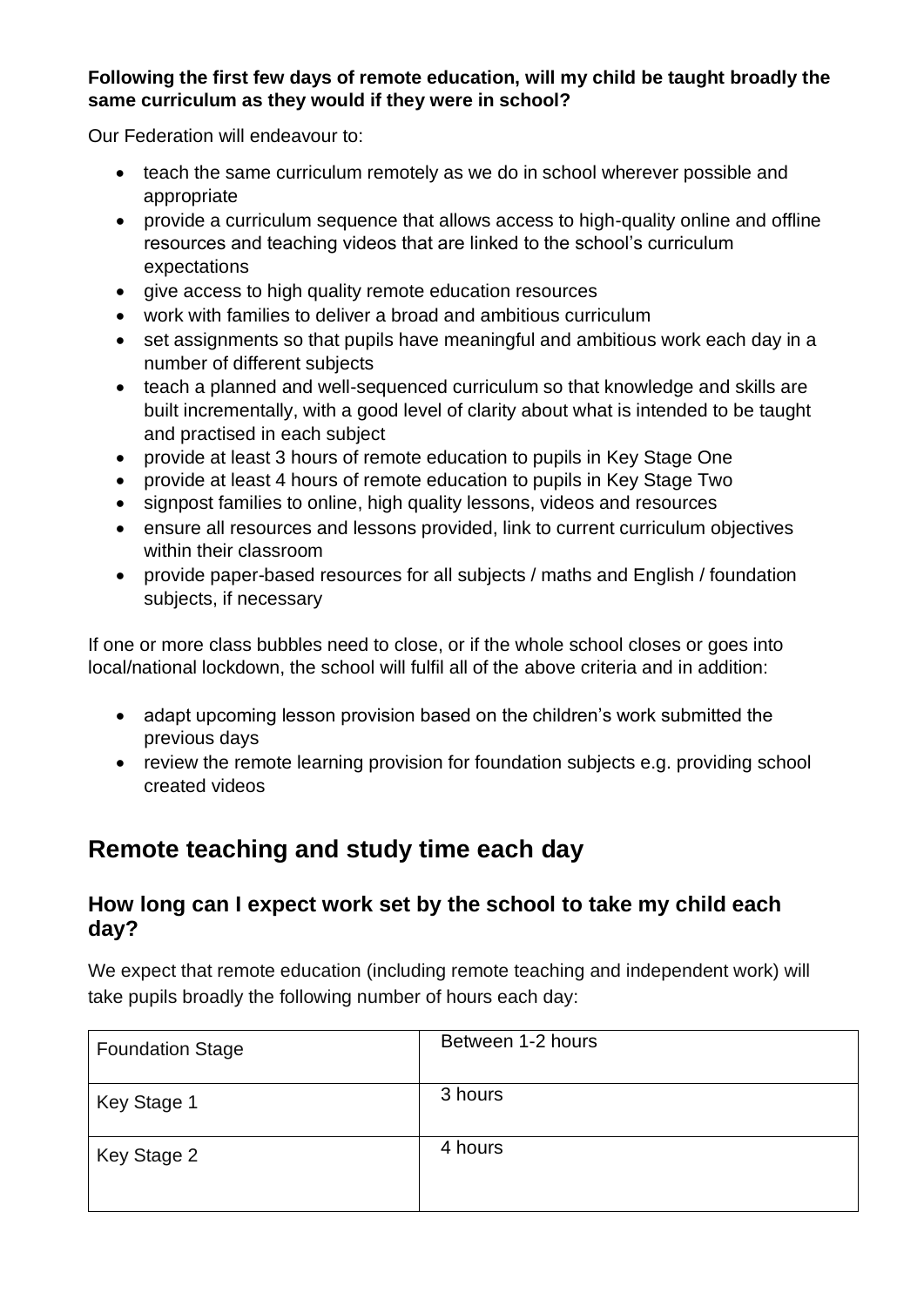## **Accessing remote education**

### **How will my child access any online remote education you are providing?**

- Staff will ensure that all children understand how to access the school's online learning platform (age appropriate) and support any parents/carers who struggle with this.
- School will provide login details for our communication system (Teams & Class Dojo) and ensure all parents/carers are able to access it and login. School will provide parents/carers acceptable use guidelines for this.

#### **If my child does not have digital or online access at home, how will you support them to access remote education?**

It is expected that children will access most of our remote learning through our online provision. If parents/carers do not have access to an electronic device, we expect them to inform school and we will endeavour to provide a suitable device for the duration of their child's absence.

We take the following approaches to support those pupils to access remote education:

- We have a number of devices available to loan to families who do not have access to a suitable device. For further information please contact the headteacher / class teacher / main school office.
- We have a number of SIM cards / routers / dongles available for educational data which can be loaned to families.
- If needed, pupils can access printed materials if they do not have online access. If this is the case, pupils will submit work to their teachers and receive feedback, in person, following the period of isolation.

#### **How will my child be taught remotely?**

We use a combination of the following approaches to teach pupils remotely:

- recorded teaching (e.g. Oak National Academy, Bitesize, RWI and White Rose lessons, video/audio recordings made by teachers)
- printed paper packs produced by teachers (e.g. workbooks, worksheets)
- commercially available websites supporting the teaching of specific subjects or areas, including video clips or sequences

### **Engagement and feedback**

#### **What are your expectations for my child's engagement and the support that we as parents and carers should provide at home?**

Parents should endeavour to support children's remote learning by creating a positive environment for their child to learn, for example:

- Distinguish between weekdays and weekends, to separate school life and home life.
- At the end of the day, have a clear cut-off to signal school time is over.
- Create and stick to a routine.
- Provide the correct equipment in order for your child to complete the work given.
- Designate a working space if possible.
- Make time for exercise and breaks throughout the day to keep your child active.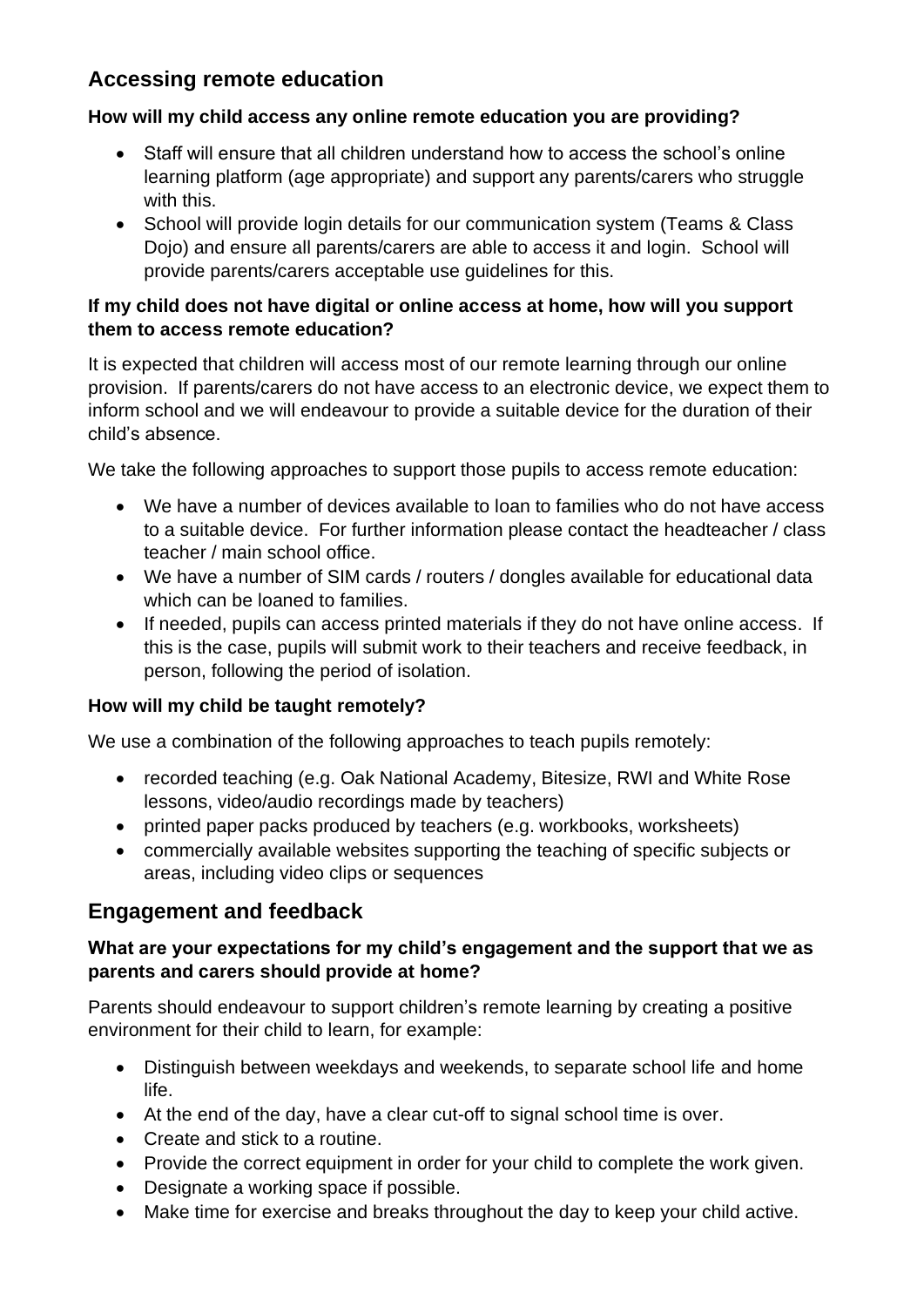- Reinforce the importance of children staying safe online.
- Be aware of what your child is being asked to do, including: sites they will be asked to use and the school staff your child will interact with.
- Emphasise the importance of a safe online environment. Set age-appropriate parental controls on digital devices and use internet filters to block malicious websites. These are usually free, but often need to be turned on.
- Encourage your child to work to the best of their ability and praise their efforts.
- Encourage and support children to access remote education daily.
- Encourage and support children to keep up with the work set by school each day.
- Contact school if they are experiencing problems with accessing remote education.

#### **How will you check whether my child is engaging with their work and how will I be informed if there are concerns?**

If an individual child or a small number of children need to isolate, the school will endeavour to:

- check children's engagement with remote education daily
- contact parents where there is a concern regarding engagement with remote education

If one or more class bubbles need to close, or if the whole school closes or goes into local/national lockdown, the school will fulfil all of the above criteria and in addition:

- respond to parents' messages (that confirm to the messaging protocol) within school working hours 8:30am – 4:30pm
- contact parents/carers who do not have access to the internet (or mobile data), weekly
- contact parents/carers following no work submission or contact through messaging.
- provide welfare calls when necessary (if the closure exceeds two school weeks)
- operate timely reward systems to celebrate home achievements

#### **How will you assess my child's work and progress?**

If an individual child or a small number of children need to isolate, the school will endeavour to:

- provide individual feedback of work submitted via the online learning platform
- provide individual feedback on paper-based work via telephone call / on return to school
- provide access to digital learning platforms that provide automatic bespoke feedback
- assess children's understanding of remote education / key knowledge and skills covered on return to school. (This can be done using a variety of methods including written feedback on submitted work, using quizzes, meeting with teaching staff to discuss learning)

If one or more class bubbles need to close, or if the whole school closes or goes into local/national lockdown, the school will fulfil all of the above criteria and in addition:

• provide individual feedback of work submitted via the online learning platform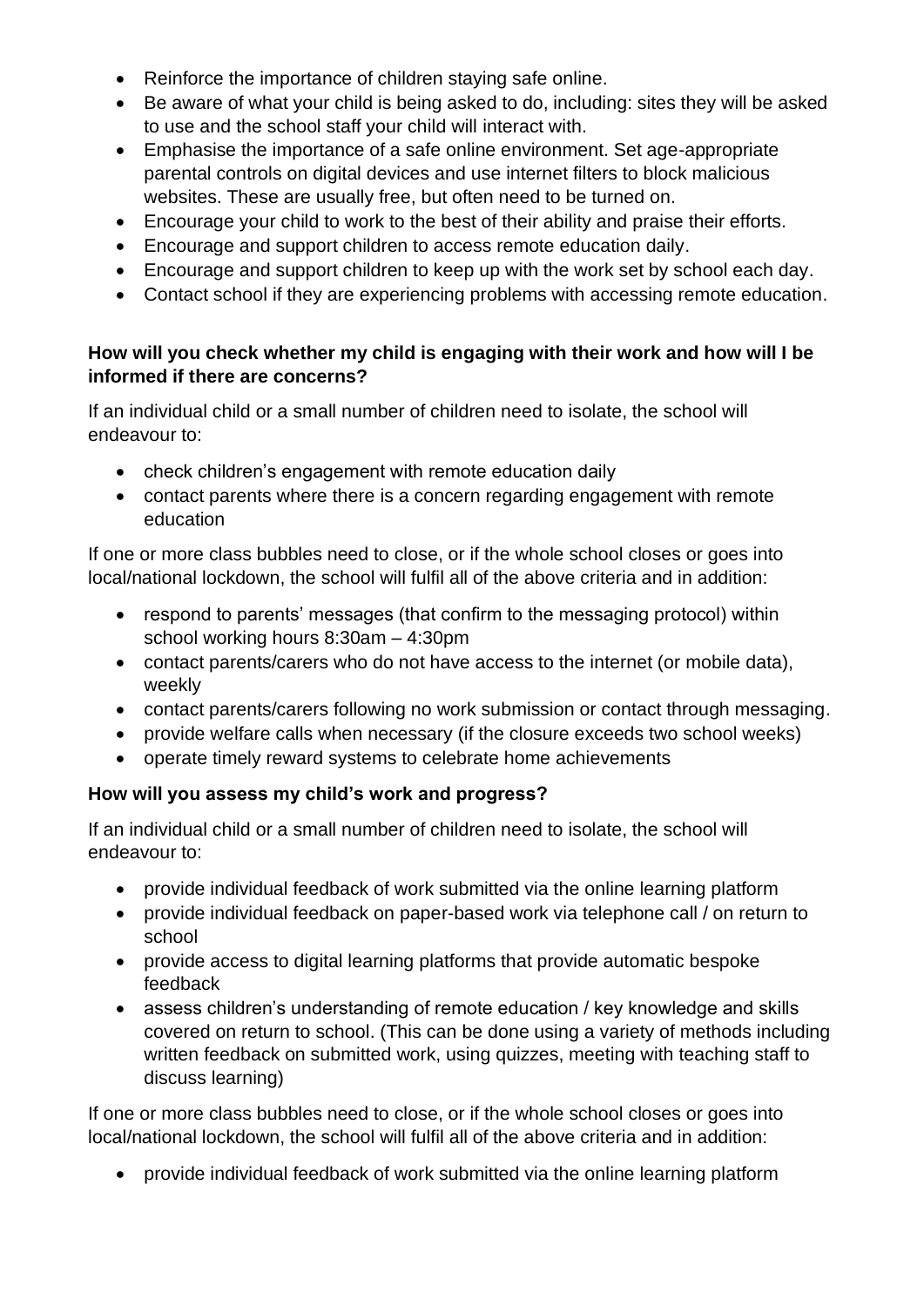For those without internet access:

- where possible, pupils will receive feedback on their work via a pre-arranged telephone call
- pupils will submit work to their teachers and receive feedback, in person, following the period of isolation

## **Additional support for pupils with particular needs**

### **How will you work with me to help my child who needs additional support from adults at home to access remote education?**

We recognise that some pupils, for example some pupils with special educational needs and disabilities (SEND), may not be able to access remote education without support from adults at home. We acknowledge the difficulties this may place on families, and we will work with parents and carers to support those pupils in the following ways:

- if necessary the SENCo will contact individual families to discuss a bespoke approach for your child
- your child's class teacher / the Teaching Assistant who supports your child / school will make contact, via telephone in the first instance, to discuss a bespoke approach for your child
- your child may receive a bespoke paper-based pack of learning materials
- your child / family will receive regular phone calls/contact via Class Dojo from their class teacher/SENCo

### **Remote education for individual self-isolating pupils**

Where individual pupils need to self-isolate but the majority of their peer group remains in school, how remote education is provided will likely differ from the approach for whole groups. This is due to the challenges of teaching pupils both at home and in school. We have endeavoured to provide information regarding this above. If you require any further information, please do not hesitate to contact your child's class teacher / the main school office / the headteacher.

## **Further Support Available**

If parents have any questions or concerns about remote learning, they should contact the following:

Issues in setting work – contact the relevant class teacher via Class Dojo email the school office

Issues with behaviour – contact the relevant class teacher / School & Family Worker via the school Office or Class Dojo.

Issues with IT – contact the school office

Issues with their own workload or wellbeing – contact the School & Family Worker Concerns about data protection – talk to the Data Protection Officer. Mrs Russell

Concerns about safeguarding – talk to the Designated Safeguarding Lead, Mrs Telfer, Mrs Russell or Mrs Stavers.

**While we will endeavour to implement the steps outlined above, there may be circumstances beyond the control of the school that could impact on provision. For example, levels of staff absence or temporary technical difficulties.**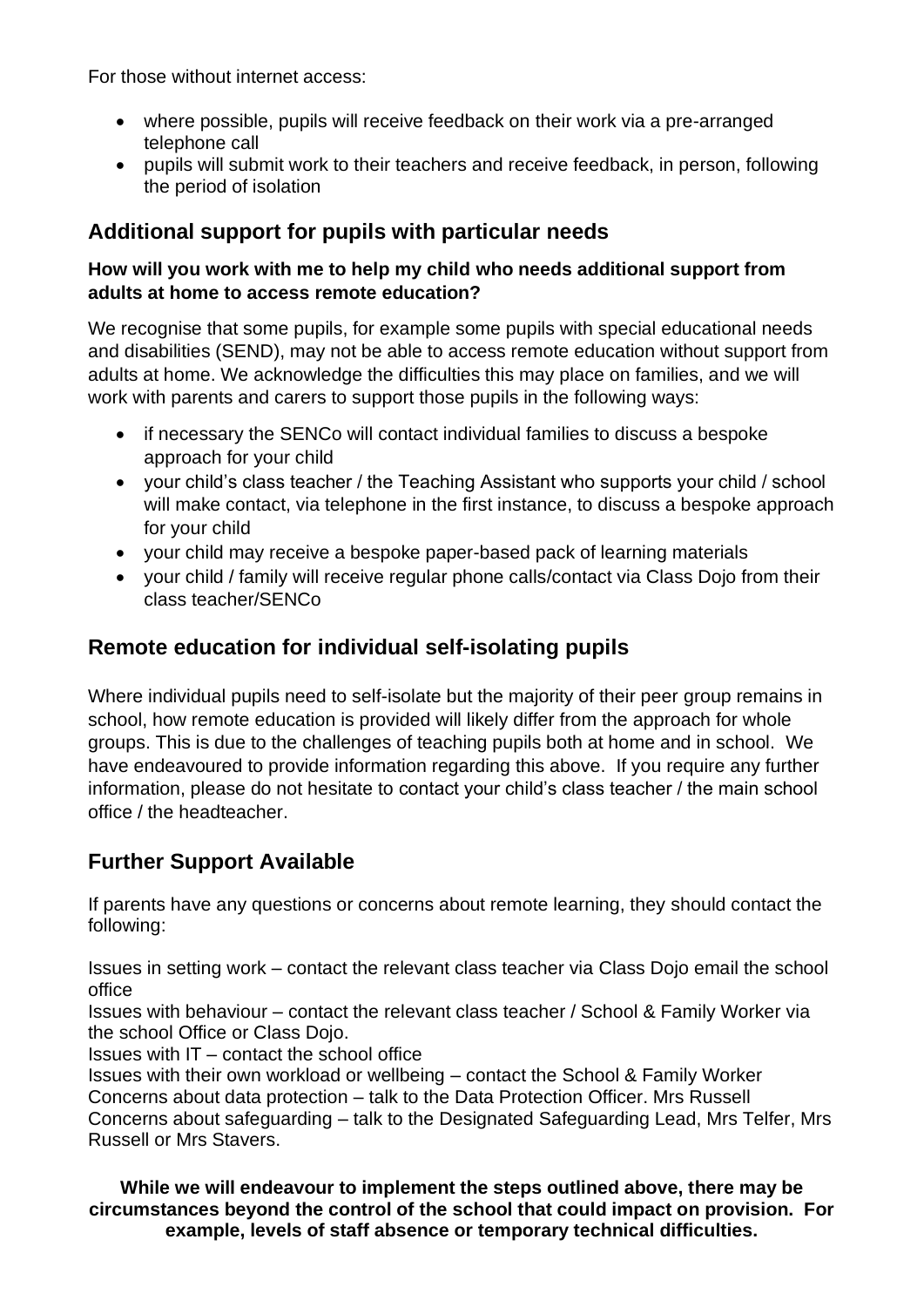Dear Parent / Carer

#### **TERMS AND CONDITIONS FOR USE OF SCHOOL DEVICES AT HOME**

As part of the schools response to remote education during the pandemic we are pleased to be able to offer a device to your child to support their home learning. As the device will be at your home the filtering and monitoring systems will not be as comprehensive as the school ones. If a child or adult in school accidentally tries to view something inappropriate in school it is blocked and a message is sent to the head teacher!

To keep your child safe please :-

- Supervise your child when they are using technology. This will help them not only to stay safe but to support them with their learning.
- Ensure that the home broadband is filtered. The best way of doing this is to follow the instructions on this website<https://www.internetmatters.org/parental-controls/broadband-mobile/>*(Google Internet Matters and follow the links to parental controls)* This will reduce the chance of children stumbling across adult content.
- Don't put in any account details linked to your family personal finances (Netflix, Credit Card, PayPal etc…) as it would be difficult to guarantee that details would be wiped if the device was reissued.
- A good child friendly search engine is<https://swiggle.org.uk/>this almost always comes up with useful results with less undesirable content.
- If you have any questions please contact XXX. If you have any questions or concerns relating to the safety of a child then please contact (DSL Contact Details)

In order to use this at home parents/carers must agree to the following:

- The equipment detailed belongs to XXX School.
- The equipment is for the sole use of the child/children to whom it has been allocated.
- Parents/ carers are responsible for the safe storage and transportation of the equipment when outside of school premises.
- Portable Appliance Testing (PAT) Testing is the responsibility of the school and the equipment might need to be returned for a test. We will advise you if this is required.
- The loan period will depend on the length of the school closures, the equipment will need to be returned when requested by the school.
- The school is not responsible for the costs of data and broadband. Some educational sites are now available without incurring a data charge.

If you would like to use this at home and are willing to abide by the terms of this agreement, please sign the enclosed form and return to XXXXX